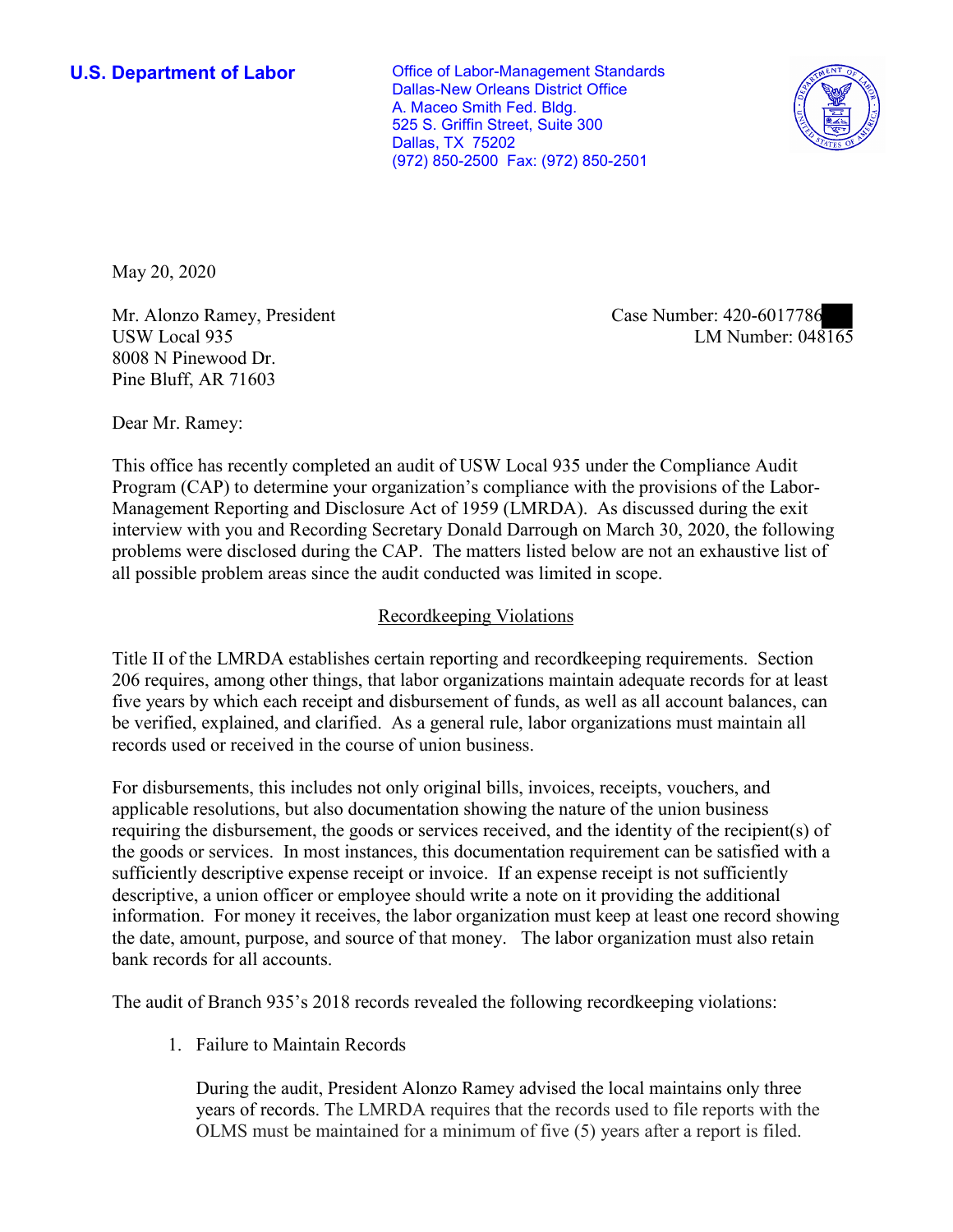These records must provide in sufficient detail the necessary basic information and date to verify, explain, and clarify the reports filed with OLMS.

2. Reimbursed Travel Expenses

Local 935 failed to maintain supporting documentation for \$[5,379.06](https://5,379.06) in reimbursements to President Alonzo Ramey, Treasurer LaShaun Scott, and Vice President Nolan Martin for mileage, per diem, airfare, and food. During the audit period, the local sent officers to Officer Training in June 2018 and the Women of Steel Conference in September 2018.

 officers) of your union, who are required to sign your union's LM report, are As noted above, labor organizations must retain original receipts, bills, and vouchers for all disbursements. The president and treasurer (or corresponding principal responsible for properly maintaining union records.

3. Lost Wages

 were incurred, the number of hours lost on each date, the applicable rate of pay, and a Local 935 did not retain adequate supporting documentation for lost wage reimbursement payments to all union officers totaling \$[10,373.34.](https://10,373.34) The union must maintain records in support of lost wage claims that identify each date lost wages description of the union business conducted. The OLMS audit found that Local 935, retained only email requests for time off from the employer for union business.

 satisfy this requirement. The sample identifies the type of information and documentation that the local must maintain for lost wages and other officer expenses. During the exit interview, I provided a compliance tip sheet, *Union Lost Time Payments*, which contained a sample of an expense voucher Local 935 may use to

 officers) of your union, who are required to sign your union's LM report, are As noted above, labor organizations must retain original receipts, bills, and vouchers for all disbursements. The president and treasurer (or corresponding principal responsible for properly maintaining union records.

4. Meeting Minutes not Recorded

Local 935 did not meet a quorum for membership meetings. However, informal executive board meetings were held, but minutes were not kept. Minutes of all membership or executive board meetings must report whether or not a quorum was met, and any disbursement authorizations made at those meetings.

 Based on your assurance that Local 935 will retain adequate documentation in the future, OLMS will take no further enforcement action at this time regarding the above violations.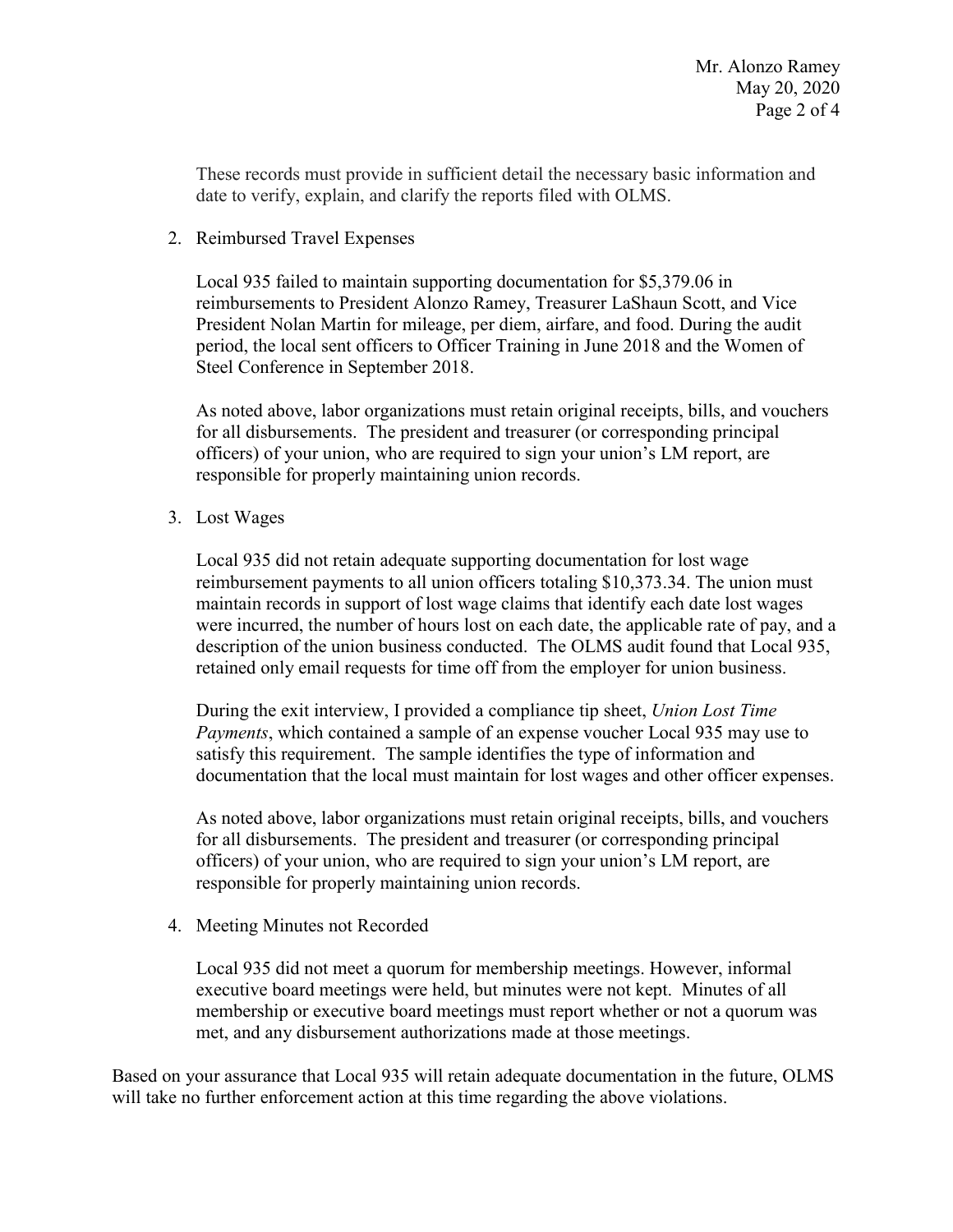Page 3 of 4 Mr. Alonzo Ramey May 20, 2020

## Reporting Violations

 Labor Organization Annual Report (Form LM-3) filed by Local 935 for the fiscal year ended The audit disclosed a violation of LMRDA Section 201(b), which requires labor organizations to file annual financial reports accurately disclosing their financial condition and operations. The December 31, 2018, was deficient in the following areas:

1. Disbursements for Benefits

 During the audit period, the local paid for long term disability insurance for some to the insurance company monthly. A review of the 2018 LM-3 revealed the members. Amounts are received from members through check off and the local pays disbursements for insurance was not properly reported in Item 50 Benefits. It appears Local 935 reported these payments in Item 54 Other Disbursements.

2. Disbursements to Officers

Local 935 did not include reimbursements to officers for expenses, such as bills, supplies, and travel, totaling at least [\\$5,379.06](https://5,379.06) in Item 24 (All Officers and Disbursements to Officers), Column E (Allowances and Other Disbursements). It appears the union erroneously reported these payments in Column D (Gross Salary).

 disbursement" to an officer is a payment made to an officer in the form of cash, for a discussion of certain direct disbursements to officers that do not have to be disbursements for temporary lodging (such as a union check issued to a hotel) or for transportation by a public carrier (such as an airline) for an officer traveling on union The union must report most direct disbursements to Local 935 officers and some indirect disbursements made on behalf of its officers in Item 24. A "direct property, goods, services, or other things of value. See the instructions for Item 24 reported in Item 24. An "indirect disbursement" to an officer is a payment to another party (including a credit card company) for cash, property, goods, services, or other things of value received by or on behalf of an officer. However, indirect business should be reported in Item 48 (Office and Administrative Expense).

3. Failure to File Bylaws

 The audit disclosed a violation of LMRDA Section 201(a), which requires that a union submit a copy of its revised constitution and bylaws with its LM report when it makes changes to its constitution or bylaws. Local 935 amended its constitution and bylaws in 1997, but did not file a copy with its LM report for that year.

Local 935 has filed an amended Form LM-3 for the fiscal year ended December 31, 2018. I want to extend my personal appreciation to USW Local 935 for the cooperation and courtesy extended during this compliance audit. I strongly recommend that you make sure this letter and the